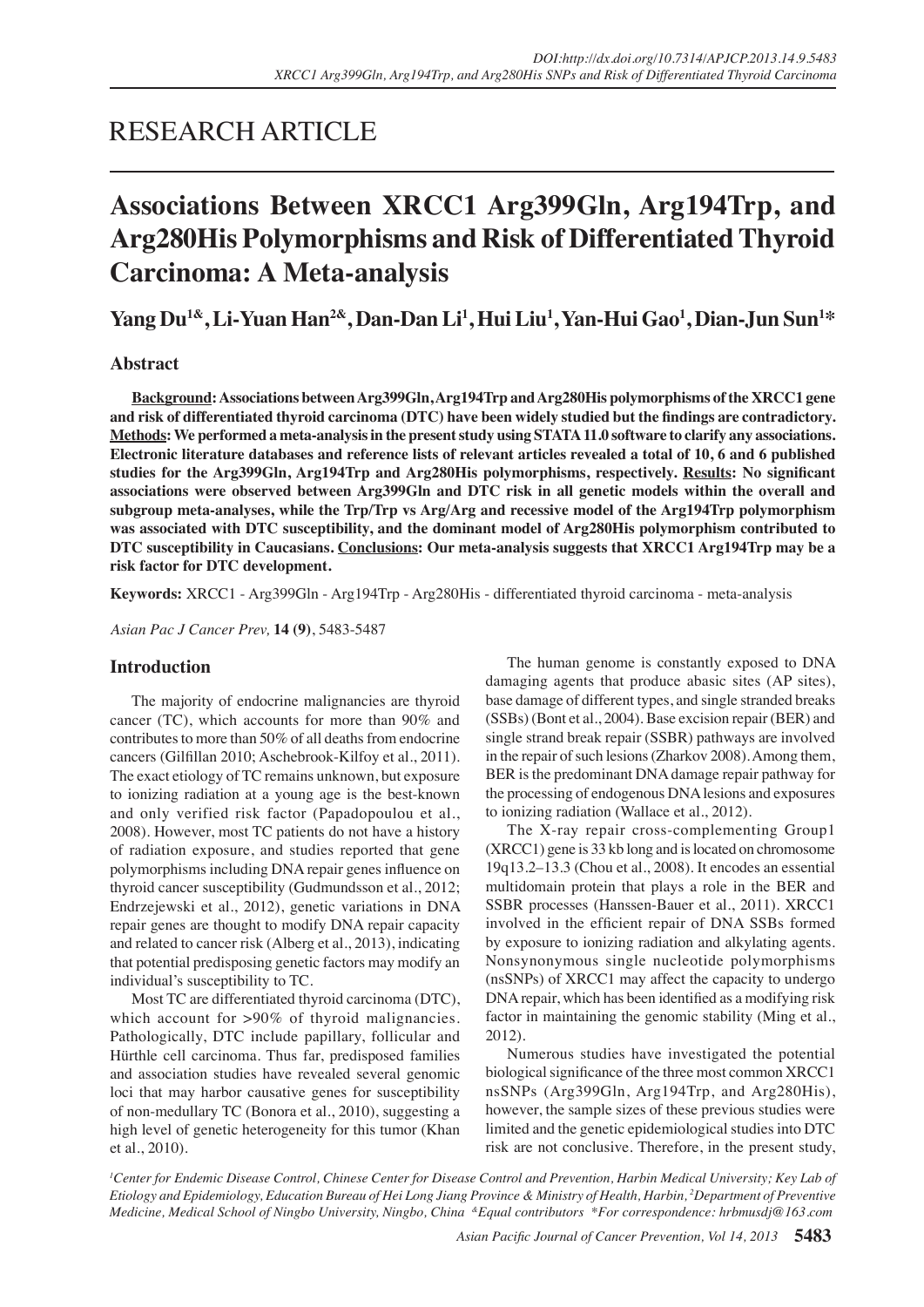## **Table 1. Characteristics of Studies Included in XRCC1 Arg399Gln, Arg194Trp and Arg280His Polymorphisms and DTC Risk**

|           | Polymorphism First author   | Year | Country or region(Ethnicity)      | Source of controls | $\text{Case}$ * |            | Controls* Variant allele frequency $P$ for HWE |        |
|-----------|-----------------------------|------|-----------------------------------|--------------------|-----------------|------------|------------------------------------------------|--------|
| Arg399Gln |                             |      |                                   |                    |                 |            |                                                |        |
|           | Ryu et al., 2011            | 2011 | Korea(Asian)                      | Hospital-based     | 87/17/7         | 72/19/9    | 0.19                                           | 0.0002 |
|           | Zhu et al., 2004            | 2004 | China(Asian)                      | Hospital-based     | 49/44/12        | 57/45/3    | 0.24                                           | 0.09   |
|           | Akulevich et al., 2009      | 2009 | Russia and Belarus (Caucasian)    | Population-based   | 65/53/14        | 158/193/47 | 0.36                                           | 0.3    |
|           | Sigurdson et al., 2009      | 2009 | Kazakhstan and Ru ssia(Caucasian) | Population-based   | $12 - 10 - 2$   | 460/343/89 | 0.29                                           | 0.04   |
|           | Chiang et al., 2008         | 2008 | Taiwan(Asian)                     | Hospital-based     | 150/110/23      | 277/165/27 | 0.23                                           | 0.71   |
|           | Fard-Esfahani et al., 2011  | 2011 | Iran(Caucasian)                   | Hospital-based     | 78/60/17        | 83/87/20   | 0.33                                           | 0.69   |
|           | Garcia-Quispes et al., 2011 | 2011 | Spain(Caucasian)                  | Population-based   | 153/186/47      | 196/212/66 | 0.36                                           | 0.48   |
|           | Ho et al., 2009             | 2009 | America(Mixed)                    | Hospital-based     | 133/99/19       | 220/216/67 | 0.35                                           | 0.23   |
|           | Siraj et al., 2008          | 2008 | Saudi Arabia(Caucasian)           | Hospital-based     | 35/13/2         | 142/72/15  | 0.22                                           | 0.16   |
|           | Santos et al., 2012         | 2012 | Portugal (Caucasian)              | Hospital-based     | 46/50/13        | 87/105/25  | 0.36                                           | 0.43   |
| Arg194Trp |                             |      |                                   |                    |                 |            |                                                |        |
|           | Ryu et al., 2011            | 2011 | Korea(Asian)                      | Hospital-based     | 59/43/9         | 37/49/14   | 0.39                                           | 0.73   |
|           | Zhu et al., 2004            | 2004 | China(Asian)                      | Hospital-based     | 50/52/3         | 48/51/6    | 0.3                                            | 0.11   |
|           | Chiang et al., 2008         | 2008 | Taiwan(Asian)                     | Hospital-based     | 127/119/37      | 234/199/36 | 0.29                                           | 0.48   |
|           | Fard-Esfahani et al., 2011  | 2011 | Iran(Caucasian)                   | Hospital-based     | 136/18/3        | 166/20/1   | 0.06                                           | 0.64   |
|           | Ho et al., 2009             | 2009 | America(Mixed)                    | Hospital-based     | 203/45/3        | 433/69/1   | 0.07                                           | 0.31   |
|           | Santos et al., 2012         | 2012 | Portugal(Caucasian)               | Hospital-based     | $98 - 8 - 2$    | 196/21/0   | 0.05                                           | 0.45   |
| Arg280His |                             |      |                                   |                    |                 |            |                                                |        |
|           | Garcia-Quispes et al., 2011 | 2011 | Spain(Caucasian)                  | Population-based   | 337/58/3        | 426/44/3   | 0.05                                           | 0.12   |
|           | Ho et al., 2009             | 2009 | America(Mixed)                    | Hospital-based     | 229/22/0        | 453/50/0   | 0.05                                           | 0.24   |
|           | AK Siraj et al., 2008       | 2008 | Saudi Arabia(Caucasian)           | Hospital-based     | $33 - 12 - 5$   | 129/79/21  | 0.26                                           | 0.09   |
|           | NM Akulevich et al., 2009   | 2009 | Russia and Belarus (Caucasian     | )Population-based  | 117/15/0        | 366/32/0   | 0.04                                           | 0.4    |
|           | FY Chiang et al., 2008      | 2008 | Taiwan(Asian)                     | Hospital-based     | 224/54/5        | 349/113/7  | 0.14                                           | 0.53   |
|           | Fard-Esfahani et al., 2011  | 2011 | Iran(Caucasian)                   | Hospital-based     | 146/23/1        | 173/18/2   | 0.06                                           | 0.07   |

\*Wild-type homozygote/ heterozygote/ variant homozygote

we performed a meta-analysis to quantitatively assess the associations between these three polymorphisms and genetic predisposition to DTC risk. This meta-analysis may be useful in the development of improved prevention programs and therapeutic measures.

## **Materials and Methods**

#### *Publication search*

We searched PubMed, Springer and Web of Science databases from their earliest start dates until January 2013 for all publications about XRCC1 polymorphisms and risk of DTC. The key words were: XRCC1 polymorphisms; differentiated thyroid carcinoma; and thyroid cancer. Those papers quoted as references in the retrieved studies were also searched.

#### *Inclusion and exclusion criteria*

Studies included in this meta-analysis had to meet the following criteria: (1) a case-control or cohort design; (2) an evaluation of the associations between XRCC1 Arg399Gln, Arg194Trp, Arg280His polymorphisms and DTC risk; and (3) presentation of sufficient genotype data to estimate the odds ratio (OR) and 95% confidence interval (CI). We excluded those studies that did not report genotype frequency. When the same population was included in different articles, the article with the largest population of participants or the one containing more useful information was included.

#### *Data extraction*

Data were carefully and independently extracted from the relevant papers by two of the authors (YD and LH) using the same standardized form. In case of disagreement, a third reviewer assessed the articles until an agreement was reached. The following items were collected from each article: first author, publication year, country or



**Figure 1. Flow Diagram of the Study Selection Process**

region, ethnicity, source of controls, the genotype between cases and controls.

#### *Statistical analysis*

The meta-analysis was performed by STATA11.0 software (v.11.0; Stata Corporation, College Station, TX). The strength of the associations between DTC and XRCC1 polymorphisms was estimated using ORs with corresponding 95% CIs. Hardy-Weinberg equilibrium (HWE) was calculated for each study control using a goodness-of-fit test (chi-square or Fisher's exact test), and P<0.05 was considered a significant disequilibrium. The pooled ORs were performed for a codominant model, a dominant model, and a recessive model.

Heterogeneity among studies was evaluated by  $I^2$ (Higgins et al., 2003). When  $I^2$  was less than 50%, the studies were considered to have acceptable heterogeneity and the fixed-effects model with the Mantel-Haenszel method was used. Alternatively, a random effect model with the DerSimonian and Laird (DL) method was used. Sensitivity analyses were also performed to assess the stability of the results. The influence of each study on the pooled estimate was assessed by omitting one study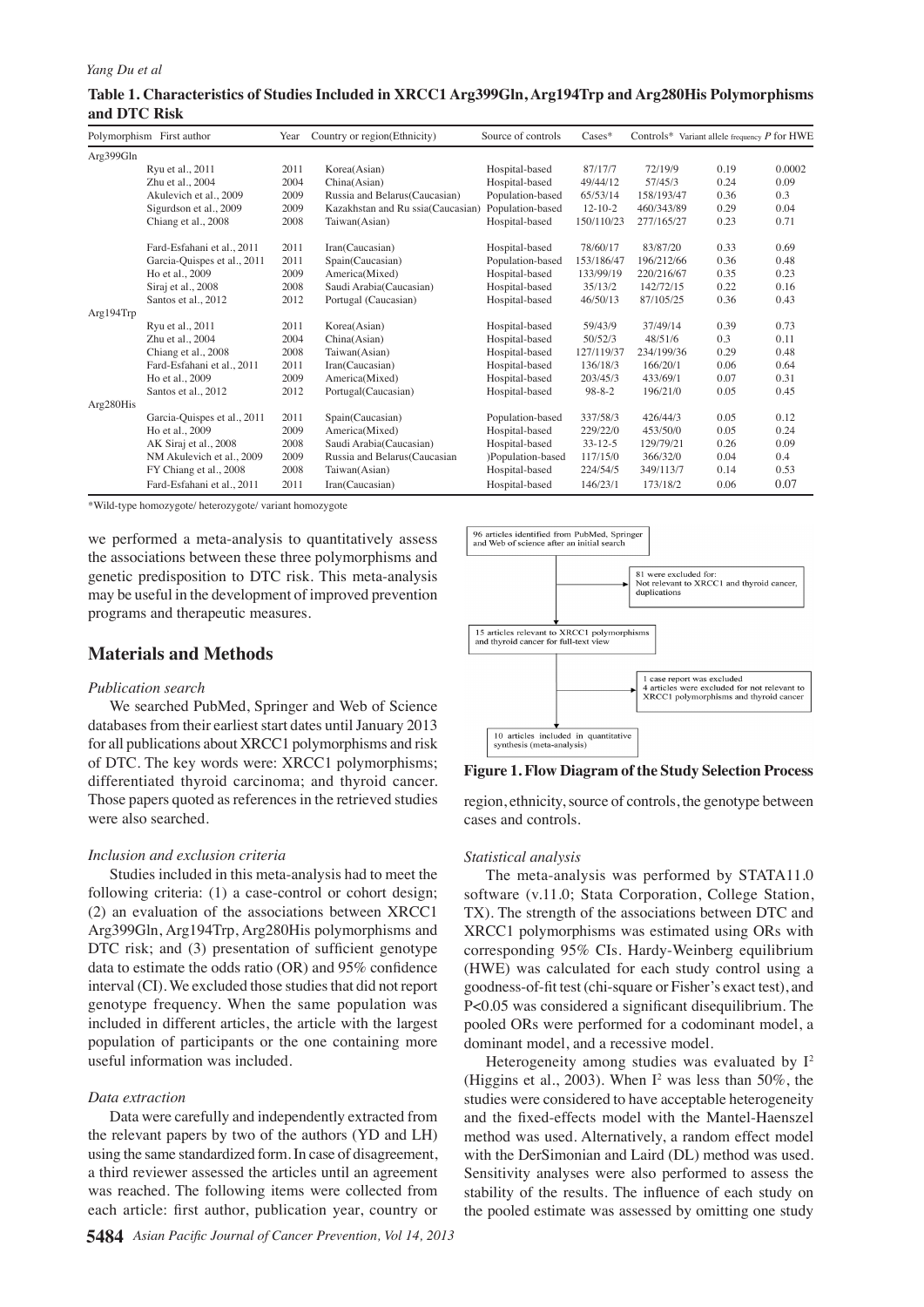*XRCC1 Arg399Gln, Arg194Trp, and Arg280His SNPs and Risk of Differentiated Thyroid Carcinoma* **Table 2. Results of the meta-analysis on XRCC1 Arg399Gln, Arg194Trp and Arg280His polymorphisms and DTC risk**

| Polymorphism                    | No. | Variant homozygote vs. wild-type homozygote Heterozygote vs. wild-type homozygote<br>Dominant model |           |                     |                       |           |                     |                     |              | Recessive model     |                       |              |                     |
|---------------------------------|-----|-----------------------------------------------------------------------------------------------------|-----------|---------------------|-----------------------|-----------|---------------------|---------------------|--------------|---------------------|-----------------------|--------------|---------------------|
|                                 |     | OR(95% CI)                                                                                          | $I^2(\%)$ | Egger's<br>test $P$ | $OR(95\% \text{ CI})$ | $I^2(\%)$ | Egger's<br>test $P$ | OR(95% CI)          | $I^2(\%)$    | Egger's<br>test $P$ | $OR(95\% \text{ CI})$ | $I^2(\%)$    | Egger's<br>test $P$ |
| Arg399Gln                       |     |                                                                                                     |           |                     |                       |           |                     |                     |              |                     |                       |              |                     |
| Overall                         | 10  | $0.88(0.71-1.10)$                                                                                   | 43.7      | 0.64                | $0.93(0.81 - 1.06)$   | 20.2      | 0.41                | $0.92(0.81 - 1.04)$ | 43           | 0.6                 | $0.91(0.74-1.13)$     | 30.9         | 0.5                 |
| Asian                           | 3   | $1.56(0.63-3.86)$                                                                                   | 63.1      | 0.88                | $1.14(0.88-1.47)$     | $\Omega$  | 0.33                | $1.19(0.93 - 1.51)$ | 34.6         | 0.56                | $1.50(0.64-3.51)$     | 59.2         | 0.84                |
| Caucasian                       | 6   | $0.86(0.65-1.14)$                                                                                   | $\Omega$  | 0.33                | $0.90(0.75 - 1.07)$   | 10.5      | 0.46                | $0.89(0.75-1.05)$   | $\mathbf{0}$ | 0.44                | $0.90(0.69-1.18)$     | $\Omega$     | 0.71                |
| HWE in<br>controls              | 8   | $0.94(0.64-1.36)$                                                                                   | 55.1      | 0.5                 | $0.93(0.81 - 1.07)$   | 34.7      | 0.34                | $0.91(0.74-1.11)$   | 53.3         | 0.61                | $0.93(0.75 - 1.15)$   | 44.8         | 0.33                |
| Hospital based                  |     | $0.96(0.58-1.59)$                                                                                   | 61.5      | 0.57                | $0.91(0.77-1.08)$     | 14.2      | 0.5                 | $0.90(0.71 - 1.14)$ | 50.7         | 0.71                | $1.0(0.64-1.56)$      | 53.2         | 0.53                |
| Population based 3<br>Arg194Trp |     | $0.85(0.60-1.21)$                                                                                   | $\Omega$  | 0.75                | $0.93(0.63 - 1.36)$   | 51.8      | 0.85                | $0.94(0.75-1.16)$   | 44.4         | 0.85                | $0.86(0.62 - 1.20)$   | $\theta$     | 0.85100.0           |
| Overall                         | 6   | 1.42(0.55-3.67)                                                                                     | 65.1      | 0.82                | $1.03(0.85 - 1.26)$   | 31.2      | 0.29                | 1.04(0.78-1.39)     | 51           | 0.35                | $1.42(0.62 - 3.23)$   | 56.8         | 0.76                |
| Exclude                         | 5   | 1.87(1.20-2.90)                                                                                     | 33.8      | 0.63                | $1.12(0.91 - 1.38)$   | $\Omega$  | 0.36                | 1.21(0.99-1.48)     | $\mathbf{0}$ | 0.39                | $1.79(1.17-2.74)$     | 33.5         | 0.61                |
| Ri A R y u'study<br>Arg280His   |     |                                                                                                     |           |                     |                       |           |                     |                     |              |                     |                       |              | 75.0                |
| Overall                         | 6   | $1.0(0.51-1.96)$                                                                                    | $\Omega$  | 0.59                | $1.06(0.75 - 1.51)$   | 62.3      | 0.84                | $1.07(0.77 - 1.47)$ | 58.5         | 0.78                | $1.08(0.56-2.10)$     | $\Omega$     | 0.24                |
| Caucasian                       | 4   | $0.95(0.42 - 2.16)$                                                                                 | $\left($  | 0.77                | $1.28(0.83 - 1.96)$   | 51.6      | 0.34                | $1.32(1.01-1.73)$   | 47           | 0.42                | $1.03(0.46-2.33)$     | $\Omega$     | 0.46                |
| Hospital based                  | 4   | $0.96(0.46-2.0)$                                                                                    | $\Omega$  | 0.41                | $0.83(0.65 - 1.07)$   | 32.5      | 0.67                | $0.85(0.66 - 1.08)$ | 12.9         | 0.57                | $1.06(0.51-2.20)$     | $\mathbf{0}$ | 0.21<br>-50.0       |



**Figure 2. Forest Plots for the Association Between XRCC1 Arg194Trp Polymorphism and DTC Risk after Excluding Ri A Ryu's Study.** A: Trp/Trp vs. Arg/Arg. B: Arg/Trp vs. Arg/Arg. C:Trp/ Trp +Arg/ Trp vs. Arg/Arg. D:Trp / Trp vs. Arg/ Trp + Arg/Arg

at a time. The potential publication bias was investigated with a funnel plot. In addition, Egger's linear regression (Egger et al., 1997) was used to quantitatively analyze the potential publication bias. All statistical tests were two-sided and the significance level was set at  $P < 0.05$ .

## **Results**

## *Study selection and characteristics of studies*

This meta-analysis conformed to the PRISMA statement (D Moher et al., 2009). Figure 1 illustrates the study selection process and the detailed characteristics of the included studies are shown in Table 1. A total of 10 published studies (1,606 DTC patients and 3,577 controls) were included in the Arg399Gln analysis (Zhu et al., 2004; Siraj et al., 2008; Chiang et al., 2008; Ho et al., 2009; Akulevich et al., 2009; Sigurdson et al., 2009; Ryu et al., 2011; Garcia-Quispes et al., 2011; Fard-Esfahani et al., 2011; Santos et al., 2012), 3 of which involved Asian populations (Zhu et al., 2004; Chiang et al., 2008; Ryu et

0 25.0 Fard-Esfahani et al., 2011; Garcia-Quispes et al., 2011; al., 2011), and 6 were of Caucasian populations (Siraj et al., 2008; Sigurdson et al., 2009; Akulevich et al., 2009; Santos et al., 2012). The genotypic distribution of the controls was consistent with HWE, with the exception of two studies (Sigurdson et al., 2009; Ryu et al., 2011). Six relevant studies with a total number of 1,015 cases and 1,581 controls were included in the Arg194Trp analysis (Zhu et al., 2004; Chiang et al., 2008; Ho et al., 2009; Fard-Esfahani et al., 2011; Ryu et al., 2011; Santos et al., 2012). Three of these included Asian populations (Zhu et al., 2004; Chiang et al., 2008; Ryu et al., 2011), and two included a Caucasian population (Fard-Esfahani et al., 2011; Santos et al., 2012). Six relevant studies with a total number of 1,284 cases and 2,265 controls were included in the Arg280His analysis (Siraj et al., 2008; Chiang et al., 2008; Ho et al., 2009; Akulevich et al., 2009; Fard-Esfahani et al., 2011; Garcia-Quispes et al., 2011); one of these was based on Asian populations (Chiang et al., 2008), and four on Caucasian populations (Siraj et al., 2008; Akulevich et al., 2009; Fard-Esfahani et al., 2011; Garcia-Quispes et al.,2011).

## *Meta-analysis results*

The main findings of the meta-analysis and heterogeneity test are shown in Table 2. No significant association was observed between Arg399Gln polymorphism and risk of DTC in all genetic models of the overall meta-analysis (Table 2 and Figure 2). Moreover, in the subgroup analysis, there was no evidence of significant association between Arg399Gln polymorphism and risk of DTC (Table 2). However, a significant association was found between the Trp/Trp vs Arg/Arg, recessive model and DTC susceptibility after excluding one study in the Arg194Trp meta-analysis (Ryu et al., 2011), because it showed a significant effect of gender between cases and controls even though the higher incidence of DTC among women than men is already well-known (Parkin et al., 2005), the corresponding ORs and 95%CIs were 1.87 (1.20–2.90) and 1.79 (1.17–2.74), respectively (Table 2). As well, the significant association was also found in the dominant model of Arg280His polymorphism and DTC susceptibility in Caucasian (Table 2).

Newly diagnosed without treatment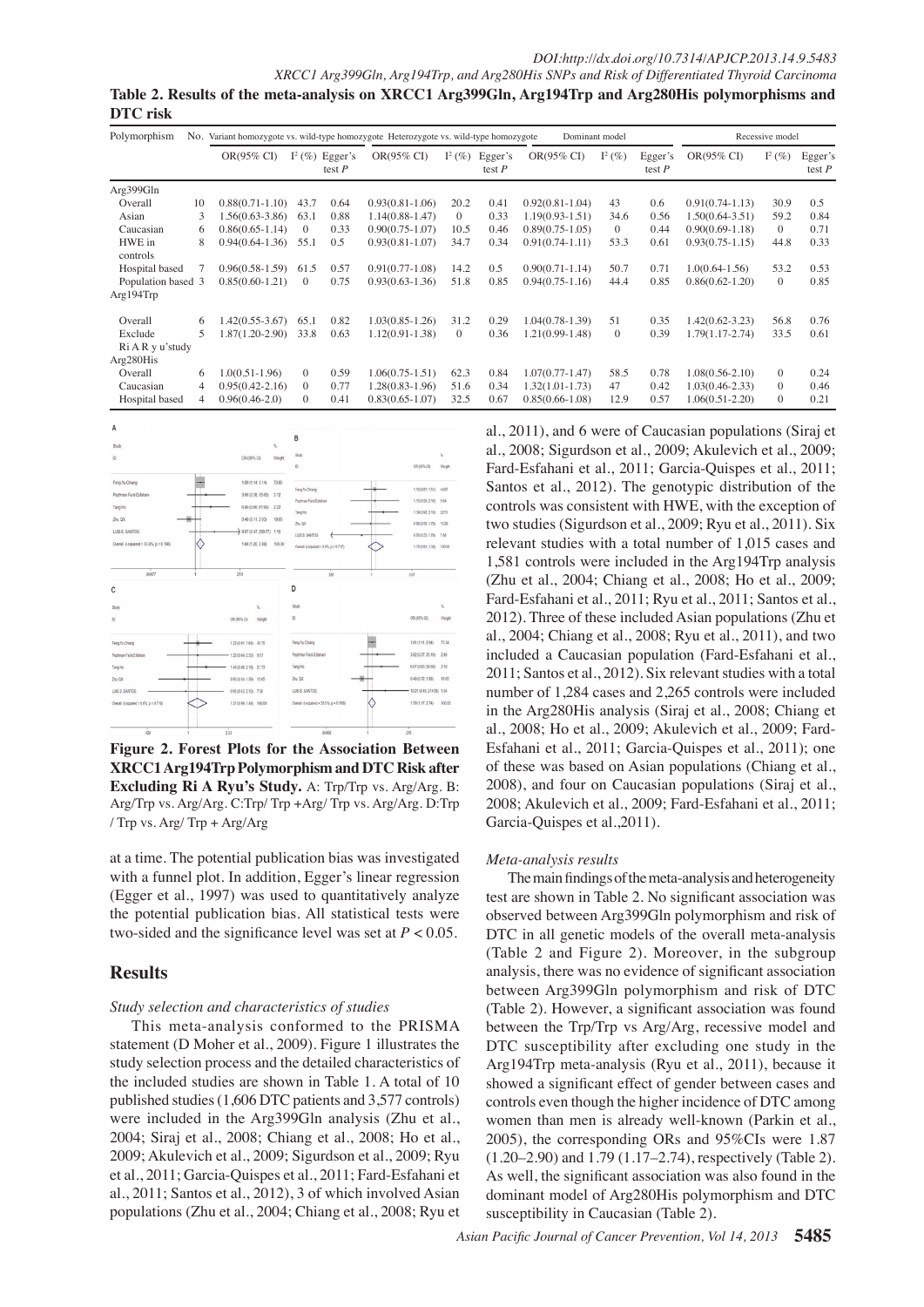

**Figure 3. Funnel Plot of XRCC1 Arg399Gln Polymorphism and Risk of DTC for Publication bias in Dominant Model**

#### *Tests of heterogeneity*

We found heterogeneities in some meta-analyses of the three polymorphisms (in which  $I^2 > 50\%$ ), therefore random-effects models were implemented to produce the corresponding results; otherwise the fixed-effects models were applied (Table 2).

#### *Sensitivity analysis*

Sensitivity analysis was performed to assess the influence of each study on the pooled OR by omitting individual studies one at a time. The results suggested that no individual study significantly affected the pooled ORs in our meta-analysis.

### *Publication bias*

Funnel plots and Egger's tests were performed to evaluate publication bias. The shape of the funnel plots revealed no evidence of obvious asymmetry in the dominant model (Figure 3). Egger's regression tests suggested an absence of publication bias in the metaanalysis of the three polymorphisms (Table 2).

## **Discussion**

Until now, association studies have identified a variety of predisposing variants for DTC, demonstrating a high level of genetic heterogeneity for this tumor (Bonora et al., 2010). In the present study, we examined the relationship between three nsSNPs of the XRCC1 gene and risk of DTC. Qian et al., also conducted a similar study of this topic (Yi et al., 2012), however they extracted the wrong number (in fact, the GLN/GLN of Arg399Gln polymorphism in the control group was 20 (Fard-Esfahani et al., 2011), while the corresponding number was 11 in their article). After careful examination, we found that the fixed effects model was used to calculate the result of the ethnicity analysis (Asian) in Arg399Gln polymorphism in Table 2 in their study, however due to the  $I^2 > 50\%$ , they should apply the random effects model, thus the right result should be [1.56  $(0.63-3.86)$  for the aa vs AA,  $I^2=63.1\%$ ; 1.50  $(0.64-3.51)$ for the recessive model,  $I^2 = 59.2\%$ ]. Besides, the number of Asian study and Caucasian studies in Arg194Trp metaanalysis were both 3 in table 1 in their meta-analysis, however in the sub-group analysis stratified by ethnicity in table 2, the number of study included in Asian and

Caucasian meta-analysis were 4 and 2 respectively, there is no way that they can do the meta-analysis with less 3 studies. Furthermore, the authors demonstrated that they already tested the Hardy–Weinberg equilibrium in the control populations, however the control populations of the Arg399Gln polymorphism in Ryu's (Ryu et al., 2011) and Sigurdson's (Sigurdson et al., 2009) study were not in accordance with Hardy-Weinberg equilibrium. The figure 2 in their article was wrong, because the horizontal axis and vertical axis should represent the logOR and s.e.of:logOR instead of OR and s.e.of:OR. Obviously, the authors are not familiar the meta-analysis, and are irresponsible for these many mistakes. Of note, we included one more study in our meta-analysis (Santos et al., 2012). All in all, they extracted the wrong number, calculated wrongfully, and the conclusions of the Arg399Gln polymorphism were based on a few studies, therefore their meta-analysis may not be reliable and believable, most important of all, the results of their study are not replicated.

Our results suggest a significant association between the Arg194Trp polymorphism and DTC risk, which is consistent with the findings of Chiang et al. (2008). We excluded one study from the Arg194Trp meta-analysis (Ryu et al., 2011), because it showed a significant effect of gender between cases and controls even though the higher incidence of DTC among women than men is already wellknown (Parkin et al., 2005). Once this was excluded, the results of the Arg194Trp meta-analysis were more stable and reliable. However, as the number of studies included in this meta-analysis was small, the results should be interpreted with particular caution.

To date, the epidemiological studies of the association between Arg399Gln and DTC susceptibility have yielded conflicting results. The study reported by Zhu et al. revealed a significant correlation between the XRCC1 Arg399Gln polymorphism and DTC risk in a codominant model (4.65, 1.24–17.4) (Zhu et al., 2004), while, by contrast, Tang et al. found the same polymorphism to be a protective factor for DTC (Ho et al., 2009). Similarly contradictory data existed for the Arg280His polymorphism (Fard-Esfahani et al., 2011), while we evidenced a significant association between the dominant model of Arg280His polymorphism and DTC susceptibility in Caucasian. These differences may reflect variations environmental factors, sample size and unknown confounding factors. As the allele frequencies of control populations differed when classified according to ethnicity, this may also be caused by variations in ethnic background.

To explore all possible heterogeneities, we performed a sub-group analysis according to the control sources (hospital versus population-based controls), as hospitalbased controls might not be fully representative of the general population. Indeed, we found obvious heterogeneities in hospital-based studies, which may explain our meta-analysis heterogeneity. When such heterogeneity is present, the results of this study should be interpreted with particular caution.

The advantages of our meta-analysis are the following. It was more reliable than any single study, and that no publication bias was observed in the funnel plots and Egger's tests. To explore the heterogeneity, we excluded